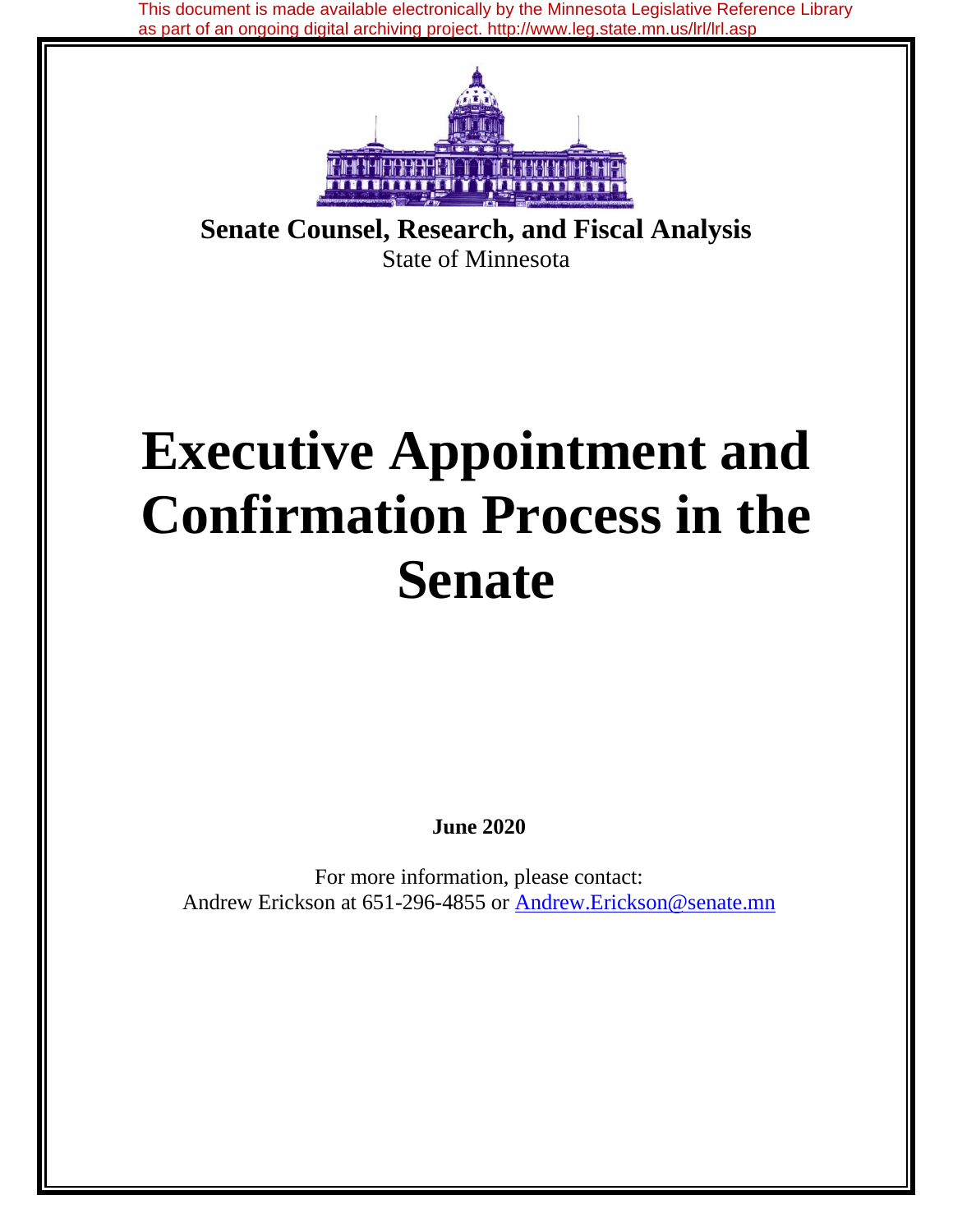#### **Making an Appointment**

The confirmation process for executive appointments begins when an appointing authority submits an appointment to the Senate.<sup>1</sup> This must be done in accordance with Minnesota Statutes, section 15.066, subdivision 2, which requires that a letter of appointment be presented to the president of the Senate, that the Senate be provided a copy of the appointee's application (for appointments subject to the open appointments program), and that notice be provided to the Campaign Finance and Public Disclosure Board (for appointments requiring the filing of a statement of economic interest). For the Senate's part, the Engrossing Secretary verifies receipt of these required documents and tracks appointees through the confirmation process. Once this statutory procedure for submission is complete and the effective date in the appointment letter is reached, the appointment becomes effective, and the appointee may begin serving. Notably, the Minnesota Supreme Court has held that at this point – that is, when the appointing authority has completed his or her part in the appointment process – the appointment is beyond the appointing authority's ability to rescind or recall, and the matter is in the hands of the Senate. <sup>2</sup> With that said, it is important to keep in mind that an appointee begins serving once the appointment is effective, which means that the confirmation process in the Senate is *not* one of granting a nominee permission to take office. In fact, an appointee might serve out his or her entire term without confirmation by the Senate.

### **Appointments in Committee**

Under Senate Rule 8.1, when an appointment has been submitted to the Senate, it must be referred to the appropriate committee. The committee to which an appointment has been referred may choose to act on the appointment and send it back to the full Senate with a recommendation to confirm the appointment, with a recommendation not to confirm the appointment, or without any recommendation at all. None of these actions stand in for the place of the full body, and regardless of the committee's action, the appointee continues to serve. Alternatively, a committee that has been referred an appointment might also choose not to act on it. Once again, since the full body will not have acted in this instance, the appointee would continue to serve. However, Senate Rule 8.2 provides that if a committee has not reported back to the Senate an appointment referred to it within 60 legislative days, the appointment is withdrawn from committee and placed on the confirmation calendar.<sup>3</sup> At this point, the appointment awaits further action by the full body, though a member could make a motion to re-refer the appointment back to committee. In sum, the committee process opens up a variety of options for hearing and acting (or not) on appointments, but none has any effect on the ability of those appointees to continue serving.

<sup>&</sup>lt;sup>1</sup> For almost all appointments subject to advice and consent of the Senate, this authority is the governor. The only exception is the Gambling Control Board, to which the Commissioner of Public Safety and the Attorney General each appoint one member.

<sup>2</sup> *State Ex Rel. John J. Todd v. William W. Essling*, 128 N.W.2d 307 (Minn. 1964).

<sup>&</sup>lt;sup>3</sup> Rule 8.2 does not apply to appointees whose terms have expired or who are no longer serving.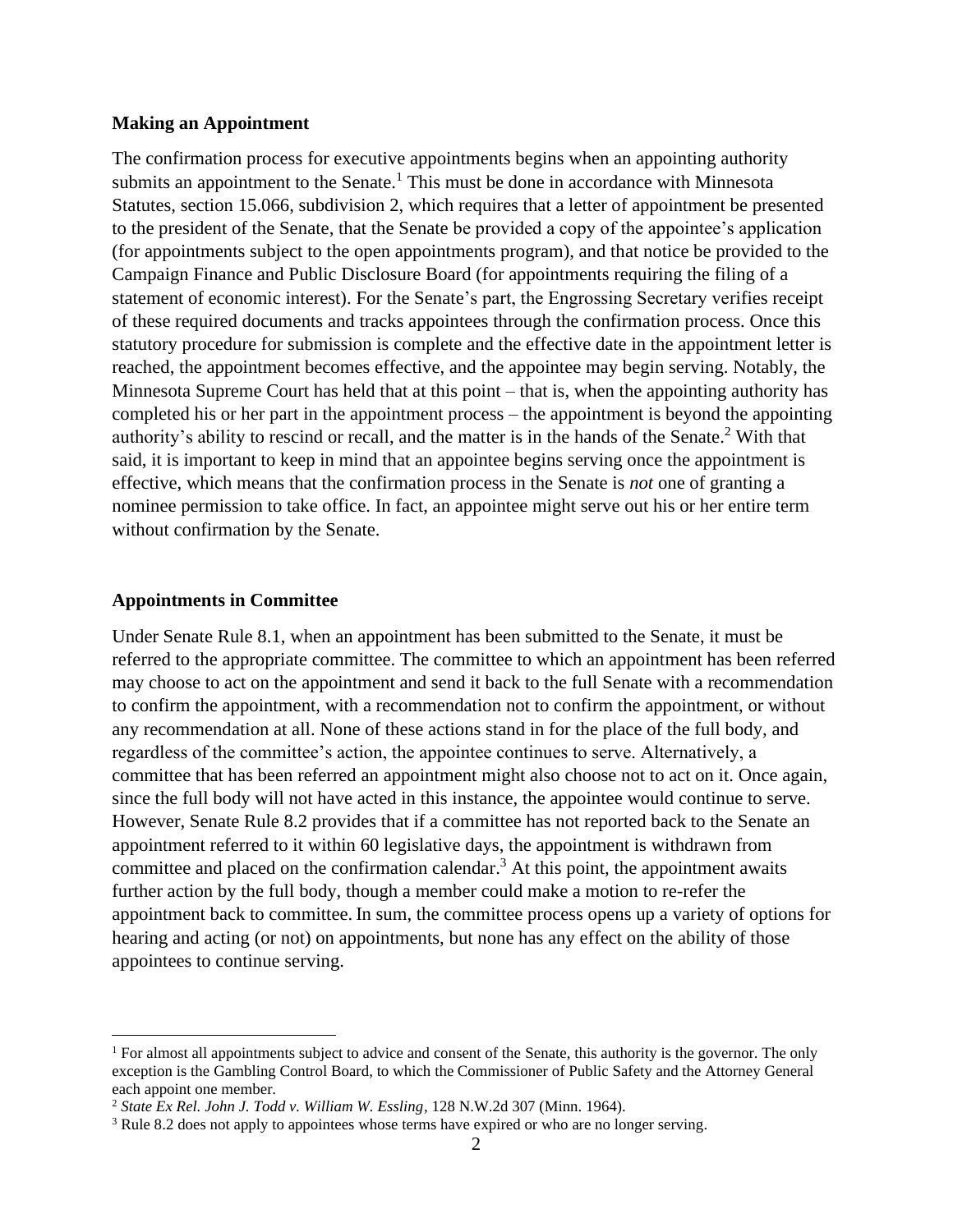#### **Appointments on the Floor**

Options before the full Senate are somewhat more limited. The confirmation calendar may or may not be taken up. Individuals or slates on the confirmation calendar may or may not be taken up (or particular individuals divided out of slates). But once an appointment is taken up, the final question before the body under Senate Rule 8.3 is, "Will the Senate, having given its advice, now consent to this appointment?"<sup>4</sup> If the motion prevails, the appointment is confirmed; if the motion does not prevail, the appointment is not confirmed, and the appointee can no longer continue in office. Only at this stage does the Senate's action affect the ability of an appointee to serve.

## **Special Cases and Considerations**

In two cases, the Senate's sole authority to confirm or reject appointments is compromised somewhat by statute and shared with the House of Representatives. In the first case, members of the MNsure Board are subject to the advice and consent of the Senate and House acting separately, with appointments to the Board only terminating the day following the second body's rejection (Minnesota Statutes, section 62V.04, subdivision 2). In practice, this means a vote by either body to consent to the appointments renders the consent of the other body effectively irrelevant. The other case is for members of the Campaign Finance and Public Disclosure Board, who face a variety of higher statutory obstacles on their paths to confirmation. As with other appointees, CFPDB members begin serving upon appointment, and like MNsure Board members, their appointments are submitted to both bodies. However, the vote in each chamber must be by a 3/5 majority (rather than the simple majority required for other confirmations), and each body must act within 45 legislative days. Rejection by either body or failure of either body to act within the allotted time or by adjournment *sine die* results in termination of the appointment. So, in a reversal of the MNsure situation, one body's *rejection* (rather than consent) renders the consent of the other body effectively irrelevant. Further, the statutory deadline for legislative action prevents an appointee to the CFPDB from serving out a full term without confirmation (Minnesota Statutes, section 10A.02, subdivision 1).

Except for the CFPDB, failure to act on an appointment before adjournment sine die does not preclude the Senate from acting on appointees with unexpired terms in the future. While Mason's section 445.3 provides that "A motion to adjourn sine die has the effect of closing the session and terminating all unfinished business before the house," with respect to appointments, this only has the effect of ending the progress of unconfirmed appointees through the Senate confirmation process. Appointments for unexpired terms are resubmitted to the Senate upon its reorganization in the new year and are referred to their appropriate committees to begin the process anew, regardless of previous committee action or placement on the confirmation calendar.

<sup>4</sup> For an appointment with an unfavorable recommendation, a committee chair might take this chance to encourage a vote of "no" on the question.